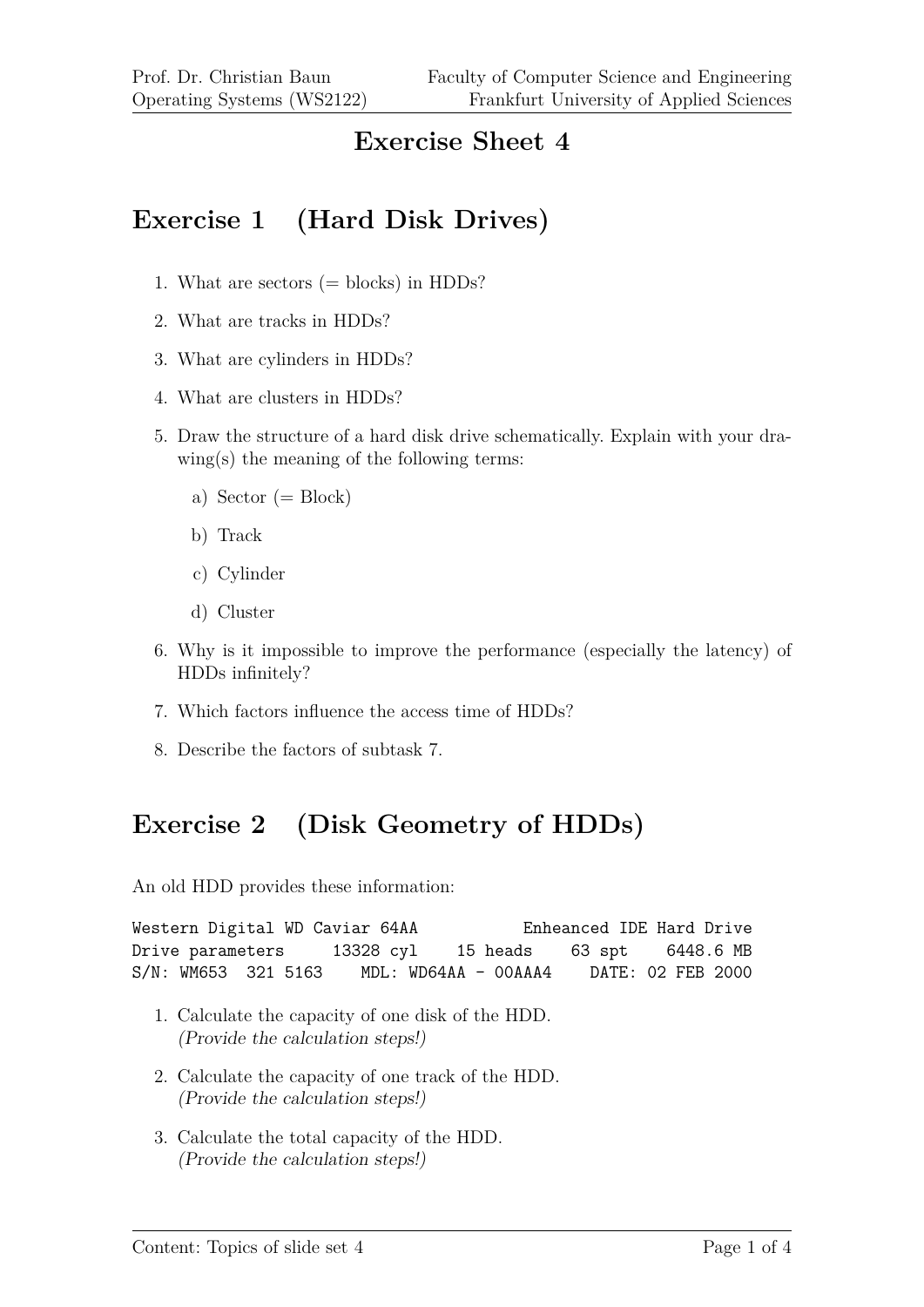4. Do the information on the HDD describe the physical disk geometry? (Explain your answer!)

### **Exercise 3 (Solid State Drives)**

- 1. Why is it wrong to call SSDs Solid State Disks?
- 2. Name four advantages of SSDs over HDDs.
- 3. Name two drawbacks of SSDs over HDDs.
- 4. Why are erase operations on flash memory more complex than read operations?
- 5. Name an advantage and a drawback of NOR memory.
- 6. Name an advantage and a drawback of NAND memory.
- 7. Describe the difference between NAND memory of the categories Single-Level Cell (SLC), Multi-Level Cell (MLC) and Triple-Level Cell (TLC).
- 8. What is the objective of wear leveling algorithms?

## **Exercise 4 (RAID)**

1. Which RAID levels improve the data transfer rate for write?

 $\Box$  RAID-0  $\Box$  RAID 1  $\Box$  RAID 5

- 2. Which RAID levels improve the reliability?
	- $\Box$  RAID-0  $\Box$  RAID 1  $\Box$  RAID 5
- 3. How many drives are allowed to fail in a RAID 0 array without data loss?
- 4. How many drives are allowed to fail in a RAID 1 array without data loss?
- 5. How many drives are allowed to fail in a RAID 5 array without data loss?
- 6. Please comment the statement:  $A$ , RAID array can be used to replace the regular backup of important data".
- 7. Why is it not useful to store all parity information on a single drive, but to distribute the parity information on all drives?
- 8. What is the net capacity of a RAID 0 array?
- 9. What is the net capacity of a RAID 1 array?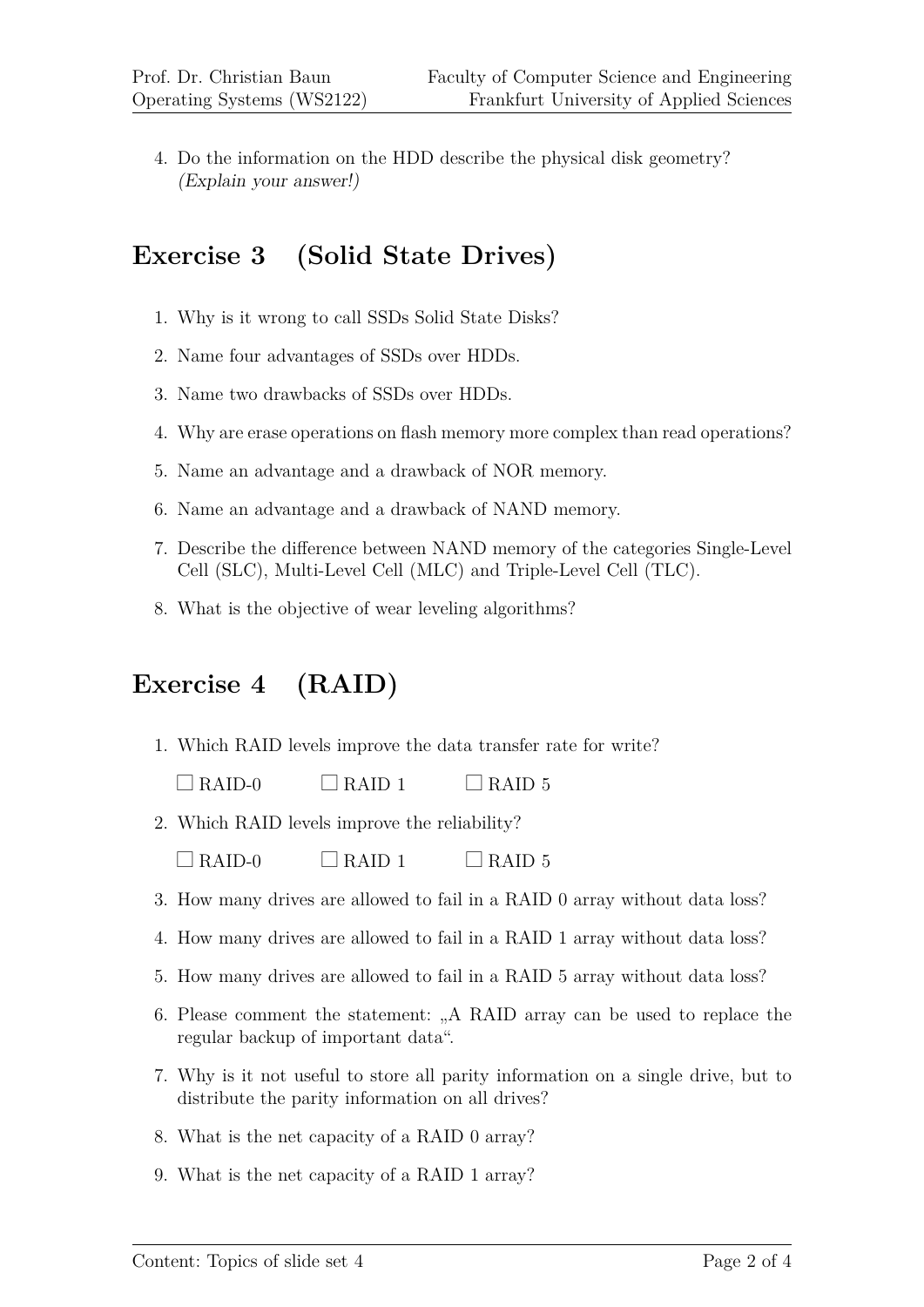- 10. What is the net capacity of a RAID 5 array?
- 11. How are the parity information of a RAID 5 array calculated?
- 12. Name one advantage and one drawback of software RAID compared with hardware RAID.

# **Exercise 5 (Character Count, Time and Date, Aliases, Redirecting, Search for Files)**

1. Create a file Quote.txt with this content by using the command echo:

Was man nicht weiß, das eben brauchte man, und was man weiß, kann man nicht brauchen.

Gothe (Faust)

- 2. Print out the number of characters in the file Quote.txt by using the command wc.
- 3. Print out the number of words in the file Quote.txt and redirect the output into the command wc.
- 4. Print out the calendar of the year 1999 and redirect the output into a new file Calendar.txt.
- 5. Use the command date to create an output in the shell with the current date and formated like this example:

Heute ist Donnerstag, der 24. Oktober 2013. Es ist 16:08 Uhr und 07 Sekunden. In UNIX-Zeit ist es genau: 1382623687

Redirect the output in a way that it is attached at the file Calendar.txt.

- 6. Calculate the number of entries (files and directories) in the directory /dev with the command wc. Additionally, the processing speed must be measured.
- 7. Print out a list of existing aliases in the shell.
- 8. Create an alias zeit, which produces the output of subtask 5.
- 9. Remove the alias zeit.
- 10. Search with an appropriate command all files in your home directory, which match these search criteria: